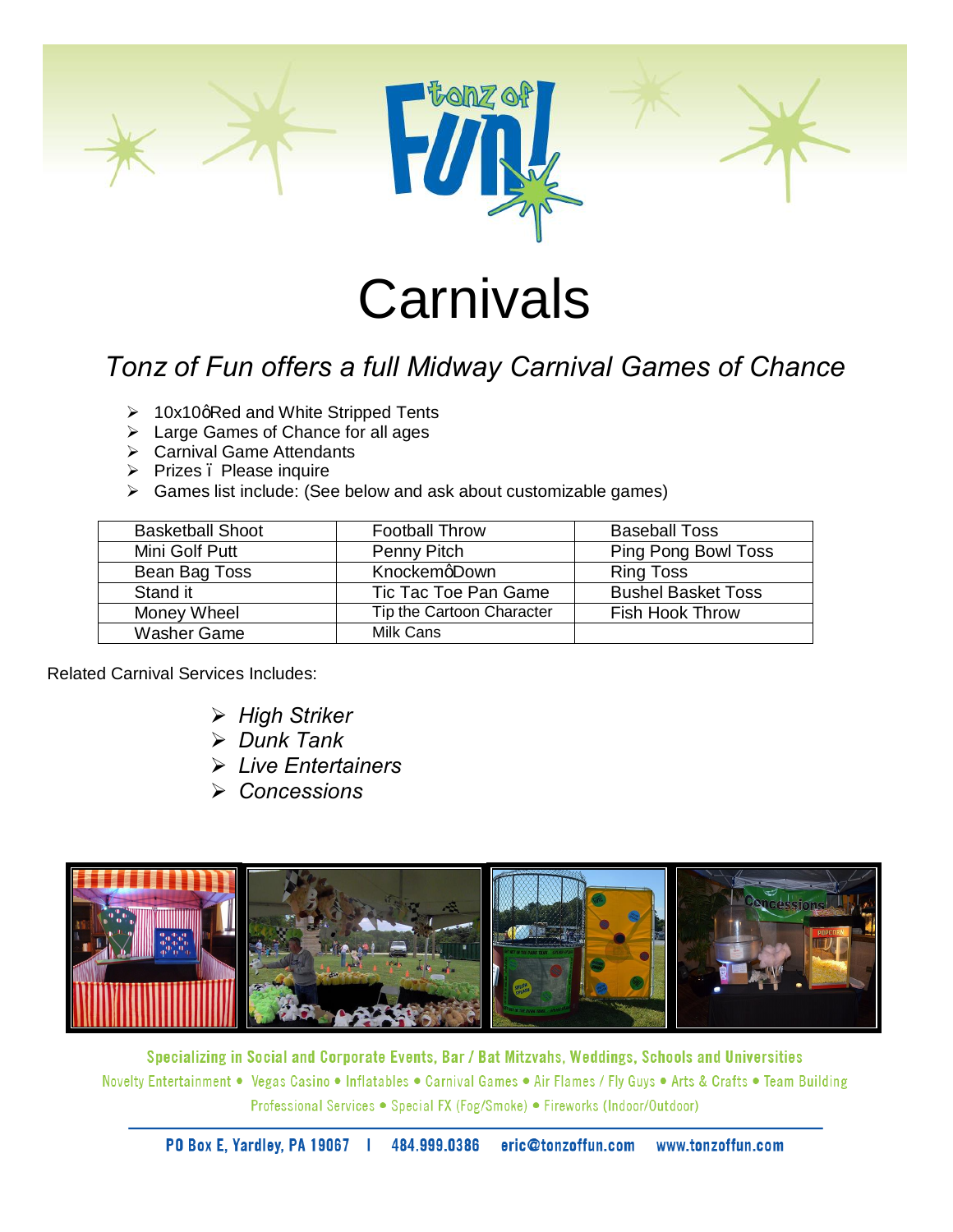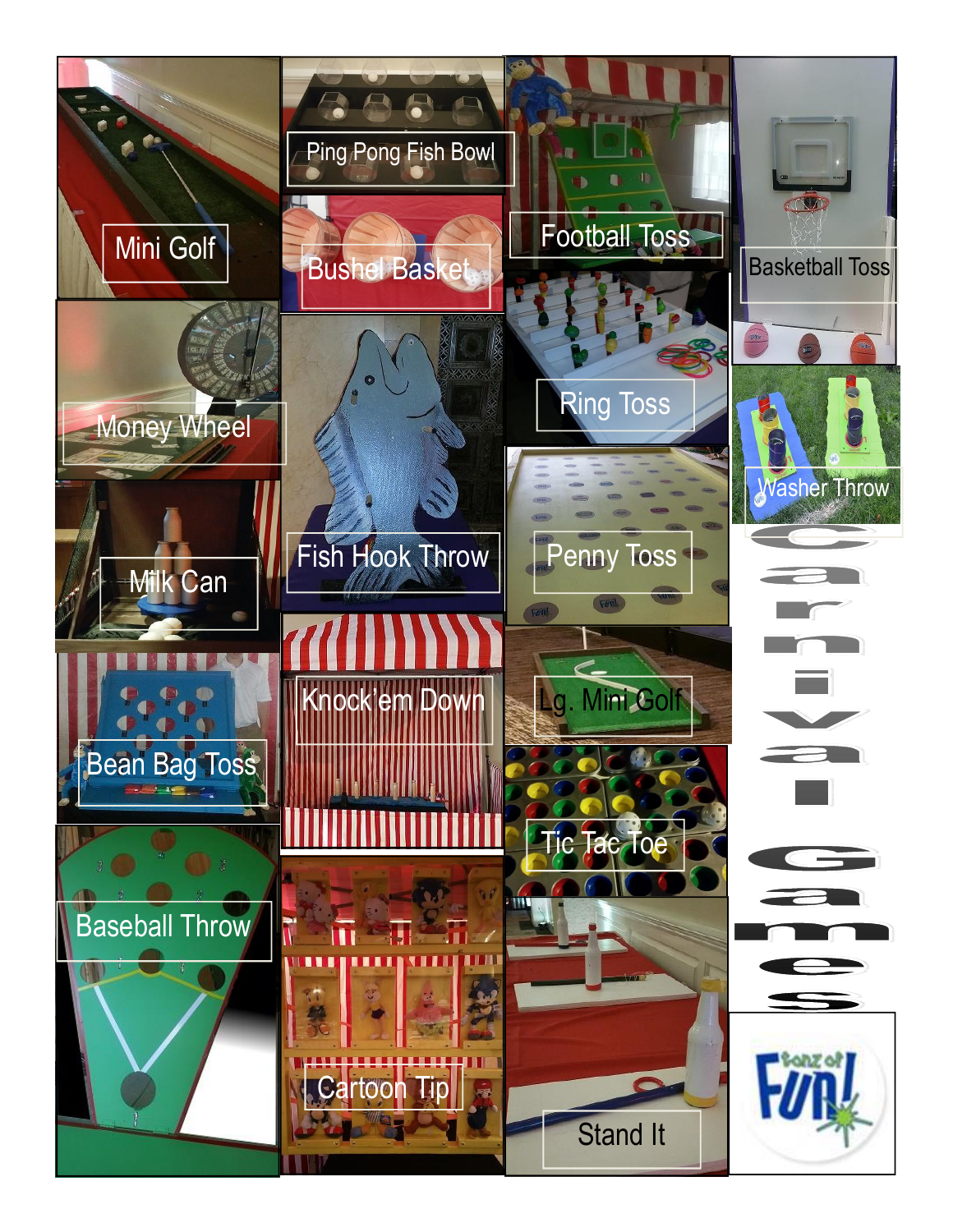

All of our games of chance are custom made to be played by all age groups. They are simple, fun and challenging, providing fun for all ages. The following is a description by game. If you have an idea for a game you do not see, please contact us!

*Basketball Toss*: Participants have a chance to make a basket with our table top game.

*Mini Putt Put*: We have two sizes and can be played on a table by rolling the golf ball by hand, or putting traditionally on the ground with a golf club.

*Bean Bag Toss*: Toss bean bags into numbered holes for prizes.

*Stand It*: Go fish by trying to stand a weighted bottle using a modified fishing poleo

*Money Wheel*: A traditional game, place you marker on the laydown and see if the wheel stops on your dollar amount.

*Washer Game*: Throw weighted, over-sized washer into one of three pockets to win a prize.

*Football Throw*: Be the quarterback by throwing a nerf football into any of our gridiron holes.

*Penny Pitch*: Another traditional games throw real pennies onto a mine of targets.

*Knock'em Down*: Throw mini rubber balls, knocking down the wooden pegs off their stand.

*Tic Tac Toe Pan Game*: Toss a whiffle ball onto a multi-colored, multi-pocket surface to get the same color or arrange the balls, three in a row.

*Cartoon Tip*: Throw a bean bag at a standing matrix of favorite cartoon dolls to knock them down in a certain pattern.

Specializing in Social and Corporate Events, Bar / Bat Mitzvahs, Weddings, Schools and Universities Novelty Entertainment • Vegas Casino • Inflatables • Carnival Games • Air Flames / Fly Guys • Arts & Crafts • Team Building Professional Services • Special FX (Fog/Smoke) • Fireworks (Indoor/Outdoor)